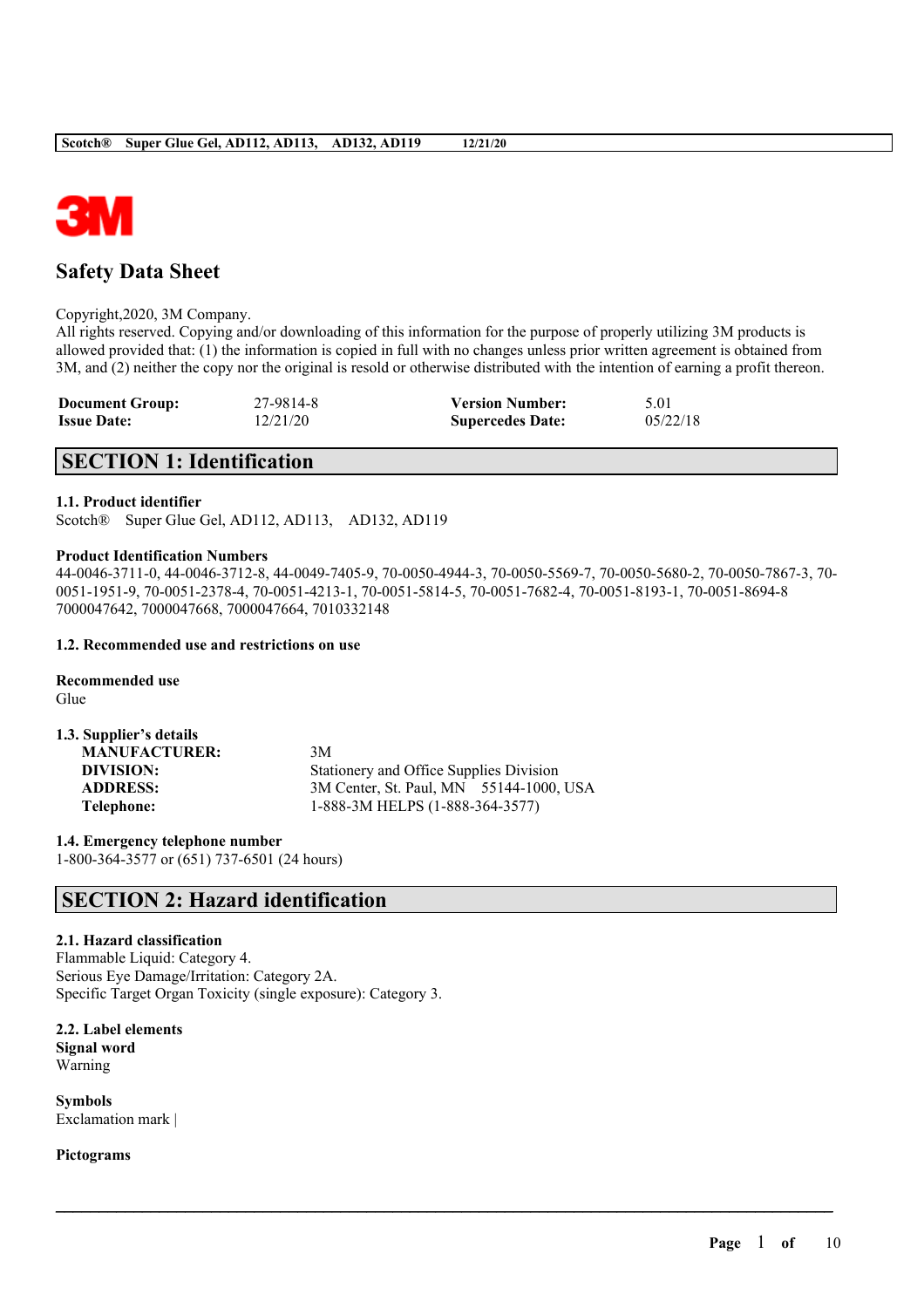

**Hazard Statements** Combustible liquid.

Causes serious eye irritation. May cause respiratory irritation.

#### **Precautionary Statements General:**

Keep out of reach of children.

## **Prevention:**

Keep away from heat/sparks/open flames/hot surfaces. - No smoking. Avoid breathing dust/fume/gas/mist/vapors/spray. Use only outdoors or in a well-ventilated area. Wear protective gloves and eye/face protection. Wash thoroughly after handling.

## **Response:**

IF INHALED: Remove person to fresh air and keep comfortable for breathing. IF IN EYES: Rinse cautiously with water for several minutes. Remove contact lenses, if present and easy to do. Continue rinsing. If eye irritation persists: Get medical advice/attention. Call a POISON CENTER or doctor/physician if you feel unwell. In case of fire: Use a fire fighting agent suitable for flammable liquids such as dry chemical or carbon dioxide to extinguish.

## **Storage:**

Store in a well-ventilated place. Keep cool. Keep container tightly closed. Store locked up.

**Disposal:**

Dispose of contents/container in accordance with applicable local/regional/national/international regulations.

## **Supplemental Information:**

May bond tissue rapidly. Contact through clothing may cause thermal burns. Avoid eye and skin contact. If eyelids are bonded, do not force open. In case of skin bonding, quickly soak in warm water and avoid excessive force to free bonded area.

# **SECTION 3: Composition/information on ingredients**

| Ingredient                       | <b>C.A.S. No.</b> | $\frac{6}{10}$ by Wt |
|----------------------------------|-------------------|----------------------|
| ETHYL CYANOACRYLATE              | 7085-85-0         | 100<br>$60 -$        |
| <b>POLY(METHYL METHACRYLATE)</b> | $9011 - 14 - 7$   | $10 - 30$            |
| Non-Hazardous Ingredients        | Trade Secret*     | 10                   |

\*The specific chemical identity and/or exact percentage (concentration) of this composition has been withheld as a trade secret.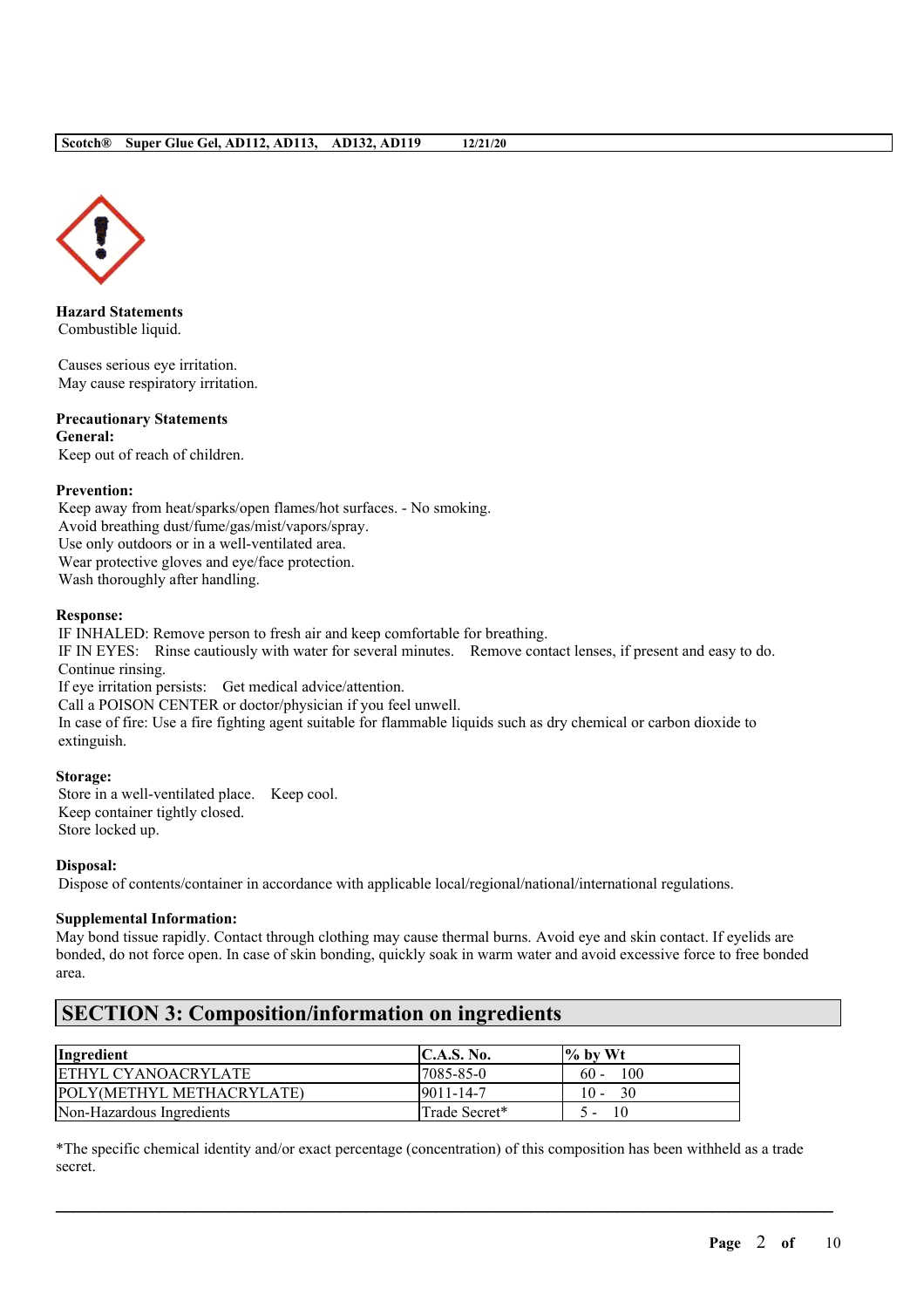## **SECTION 4: First aid measures**

#### **4.1. Description of first aid measures**

#### **Inhalation:**

Remove person to fresh air. If you feel unwell, get medical attention.

#### **Skin Contact:**

FOR SKIN BONDS: Quickly soak in warm water and avoid use of excessive force to free bonded area. If unable to free bonded area, or if lips or mouth are bonded, get medical attention. If irritation persists, get medical attention.

#### **Eye Contact:**

Immediately flush eyes with large amounts of water for at least 15 minutes. Get immediate medical attention. DO NOT force eyelids open.

#### **If Swallowed:**

Rinse mouth. If you feel unwell, get medical attention.

#### **4.2. Most important symptoms and effects, both acute and delayed**

No critical symptoms or effects. See Section 11.1, information on toxicological effects.

# **4.3. Indication of any immediate medical attention and special treatment required**

Not applicable

# **SECTION 5: Fire-fighting measures**

#### **5.1. Suitable extinguishing media**

In case of fire: Use a fire fighting agent suitable for flammable liquids such as dry chemical or carbon dioxide to extinguish.

#### **5.2. Special hazards arising from the substance or mixture**

Closed containers exposed to heat from fire may build pressure and explode.

#### **Hazardous Decomposition or By-Products**

| Substance       | Condition         |
|-----------------|-------------------|
| Carbon monoxide | During Combustion |
| Carbon dioxide  | During Combustion |

#### **5.3. Special protective actions for fire-fighters**

Water may not effectively extinguish fire; however, it should be used to keep fire-exposed containers and surfaces cool and prevent explosive rupture. Wear full protective clothing, including helmet, self-contained, positive pressure or pressure demand breathing apparatus, bunker coat and pants, bands around arms, waist and legs, face mask, and protective covering for exposed areas of the head.

## **SECTION 6: Accidental release measures**

#### **6.1. Personal precautions, protective equipment and emergency procedures**

Evacuate area. Keep away from heat/sparks/open flames/hot surfaces. - No smoking. Use only non-sparking tools. Ventilate the area with fresh air. For large spill, or spills in confined spaces, provide mechanical ventilation to disperse or exhaust vapors, in accordance with good industrial hygiene practice. Warning! A motor could be an ignition source and could cause flammable gases or vapors in the spill area to burn or explode. Refer to other sections of this SDS for information regarding physical and health hazards, respiratory protection, ventilation, and personal protective equipment.

#### **6.2. Environmental precautions**

Avoid release to the environment. For larger spills, cover drains and build dikes to prevent entry into sewer systems or bodies of water.

 $\mathcal{L}_\mathcal{L} = \mathcal{L}_\mathcal{L} = \mathcal{L}_\mathcal{L} = \mathcal{L}_\mathcal{L} = \mathcal{L}_\mathcal{L} = \mathcal{L}_\mathcal{L} = \mathcal{L}_\mathcal{L} = \mathcal{L}_\mathcal{L} = \mathcal{L}_\mathcal{L} = \mathcal{L}_\mathcal{L} = \mathcal{L}_\mathcal{L} = \mathcal{L}_\mathcal{L} = \mathcal{L}_\mathcal{L} = \mathcal{L}_\mathcal{L} = \mathcal{L}_\mathcal{L} = \mathcal{L}_\mathcal{L} = \mathcal{L}_\mathcal{L}$ 

#### **6.3. Methods and material for containment and cleaning up**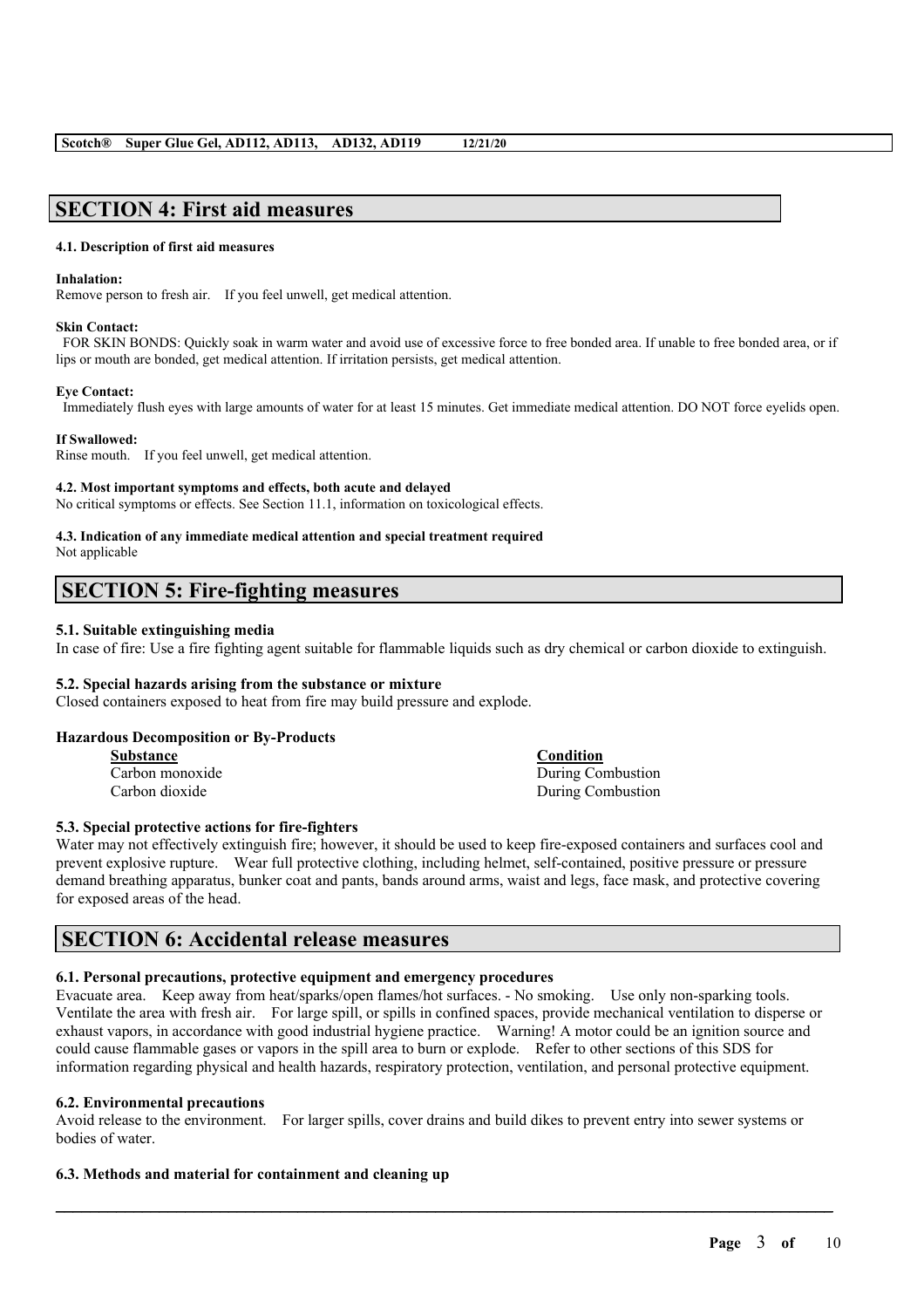Working from around the edges of the spill inward, cover with bentonite, vermiculite, or commercially available inorganic absorbent material. Mix in sufficient absorbent until it appears dry. Remember, adding an absorbent material does not remove a physical, health, or environmental hazard. Collect as much of the spilled material as possible using non-sparking tools. Place in a closed container approved for transportation by appropriate authorities. Clean up residue with an appropriate solvent selected by a qualified and authorized person. Ventilate the area with fresh air. Read and follow safety precautions on the solvent label and SDS. Seal the container. Dispose of collected material as soon as possible in accordance with applicable local/regional/national/international regulations.

# **SECTION 7: Handling and storage**

## **7.1. Precautions for safe handling**

Keep out of reach of children. Keep away from heat/sparks/open flames/hot surfaces. - No smoking. Avoid breathing dust/fume/gas/mist/vapors/spray. Do not get in eyes, on skin, or on clothing. Do not eat, drink or smoke when using this product. Wash thoroughly after handling. Avoid release to the environment. Avoid contact with oxidizing agents (eg. chlorine, chromic acid etc.)

## **7.2. Conditions for safe storage including any incompatibilities**

Store in a well-ventilated place. Keep cool. Keep container tightly closed to prevent contamination with water or air. If contamination is suspected, do not reseal container. Store away from acids. Store away from oxidizing agents. Store away from amines.

# **SECTION 8: Exposure controls/personal protection**

## **8.1. Control parameters**

## **Occupational exposure limits**

If a component is disclosed in section 3 but does not appear in the table below, an occupational exposure limit is not available for the component.

| Ingredient                 | <b>C.A.S. No.</b> | Agency      | Limit type                        | <b>Additional Comments</b> |
|----------------------------|-------------------|-------------|-----------------------------------|----------------------------|
| <b>ETHYL CYANOACRYLATE</b> | 7085-85-0         | ACGIH       | TWA:0.2 ppm;STEL:1 ppm            | Dermal/Respiratory         |
|                            |                   |             |                                   | Sensitizer                 |
| Non-Hazardous Ingredients  | Trade             | <b>OSHA</b> | TWA:20 millions of                |                            |
|                            | Secret            |             | particles/cu. ft.; TWA            |                            |
|                            |                   |             | concentration: $0.8 \text{ mg/m}$ |                            |

ACGIH : American Conference of Governmental Industrial Hygienists

AIHA : American Industrial Hygiene Association

CMRG : Chemical Manufacturer's Recommended Guidelines

OSHA : United States Department of Labor - Occupational Safety and Health Administration

TWA: Time-Weighted-Average

STEL: Short Term Exposure Limit

CEIL: Ceiling

## **8.2. Exposure controls**

## **8.2.1. Engineering controls**

Use general dilution ventilation and/or local exhaust ventilation to control airborne exposures to below relevant Exposure Limits and/or control dust/fume/gas/mist/vapors/spray. If ventilation is not adequate, use respiratory protection equipment.

## **8.2.2. Personal protective equipment (PPE)**

## **Eye/face protection**

Select and use eye/face protection to prevent contact based on the results of an exposure assessment. The following eye/face protection(s) are recommended: Indirect Vented Goggles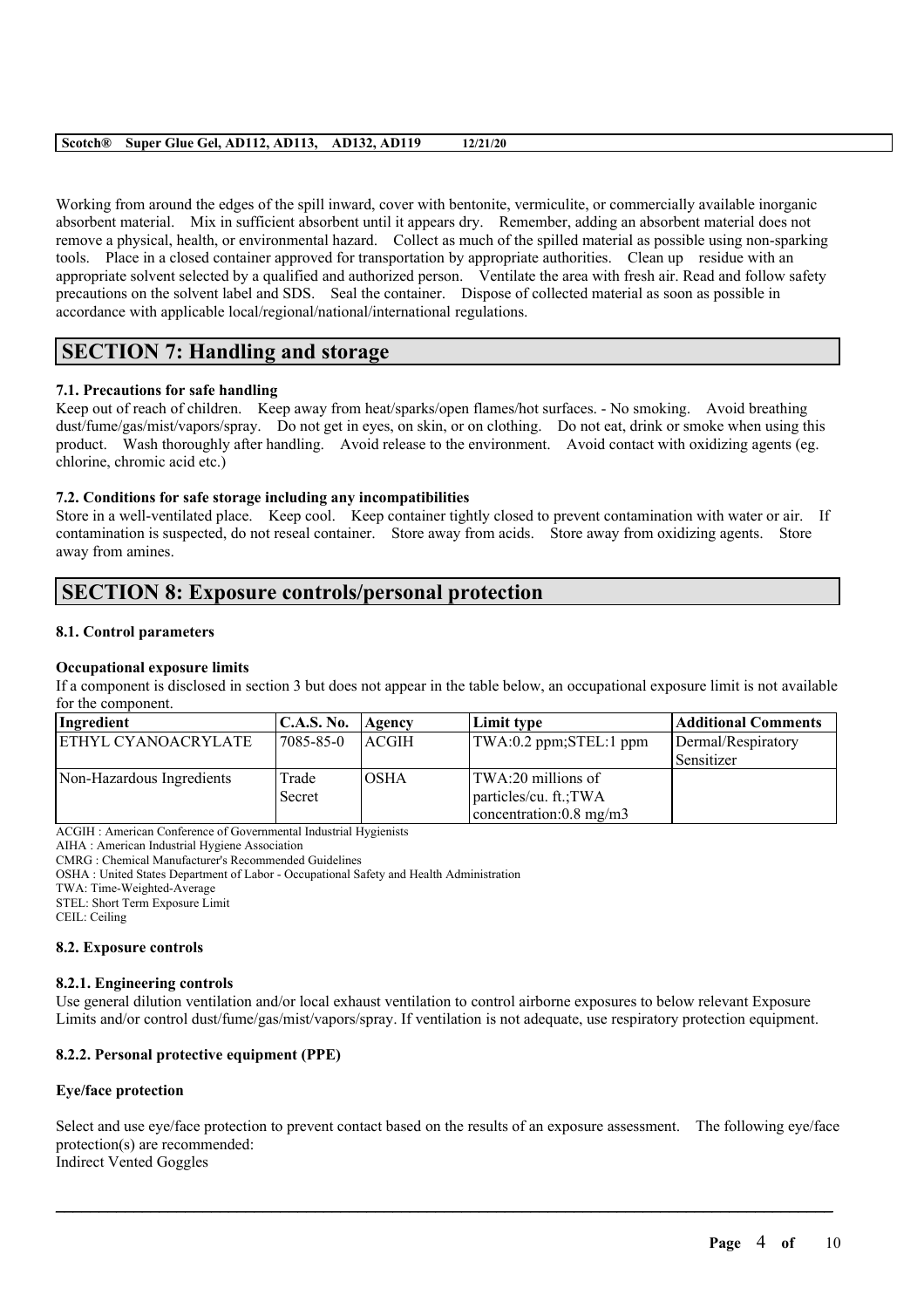#### **Skin/hand protection**

Select and use gloves and/or protective clothing approved to relevant local standards to prevent skin contact based on the results of an exposure assessment. Selection should be based on use factors such as exposure levels, concentration of the substance or mixture, frequency and duration, physical challenges such as temperature extremes, and other use conditions. Consult with your glove and/or protective clothing manufacturer for selection of appropriate compatible gloves/protective clothing. Do not wear cotton gloves. Note: Nitrile gloves may be worn over polymer laminate gloves to improve dexterity.

Gloves made from the following material(s) are recommended: Polymer laminate

## **Respiratory protection**

An exposure assessment may be needed to decide if a respirator is required. If a respirator is needed, use respirators as part of a full respiratory protection program. Based on the results of the exposure assessment, select from the following respirator type(s) to reduce inhalation exposure:

Half facepiece or full facepiece air-purifying respirator suitable for organic vapors and particulates

For questions about suitability for a specific application, consult with your respirator manufacturer.

# **SECTION 9: Physical and chemical properties**

### **9.1. Information on basic physical and chemical properties**

| Appearance                                |                                                        |  |  |
|-------------------------------------------|--------------------------------------------------------|--|--|
| <b>Physical state</b>                     | Liquid                                                 |  |  |
| Color                                     | Straw, Transparent White                               |  |  |
| <b>Specific Physical Form:</b>            | Gel                                                    |  |  |
| Odor                                      | Sharp Irritating                                       |  |  |
| <b>Odor threshold</b>                     | No Data Available                                      |  |  |
| pН                                        | [Ref Std:PH_NONSOL]Not Applicable                      |  |  |
| <b>Melting point</b>                      | Not Applicable                                         |  |  |
| <b>Boiling Point</b>                      | $>=300 °F$                                             |  |  |
| <b>Flash Point</b>                        | 176 - 200 °F [ <i>Test Method</i> : Closed Cup]        |  |  |
| <b>Evaporation rate</b>                   | Negligible [Ref Std:BUOAC=1]                           |  |  |
| <b>Flammability (solid, gas)</b>          | Not Applicable                                         |  |  |
| <b>Flammable Limits(LEL)</b>              | No Data Available                                      |  |  |
| <b>Flammable Limits(UEL)</b>              | No Data Available                                      |  |  |
| <b>Vapor Pressure</b>                     | Approximately 1 mmHg $\lceil (a) 20 \text{ °C} \rceil$ |  |  |
| <b>Vapor Density</b>                      | 3 $[RefStd:AIR=1]$                                     |  |  |
| <b>Density</b>                            | $1.05$ g/ml                                            |  |  |
| <b>Specific Gravity</b>                   | 1.05 $[RefStd:WATER=1]$                                |  |  |
| <b>Solubility in Water</b>                | Negligible                                             |  |  |
| Solubility- non-water                     | No Data Available                                      |  |  |
| Partition coefficient: n-octanol/water    | No Data Available                                      |  |  |
| <b>Autoignition temperature</b>           | No Data Available                                      |  |  |
| <b>Decomposition temperature</b>          | No Data Available                                      |  |  |
| <b>Viscosity</b>                          | 80 - 120 centistoke                                    |  |  |
| Molecular weight                          | No Data Available                                      |  |  |
| <b>Percent volatile</b>                   | $90 - 95\%$                                            |  |  |
| <b>VOC Less H2O &amp; Exempt Solvents</b> | No Data Available                                      |  |  |

## **SECTION 10: Stability and reactivity**

#### **10.1. Reactivity**

This material may be reactive with certain agents under certain conditions - see the remaining headings in this section.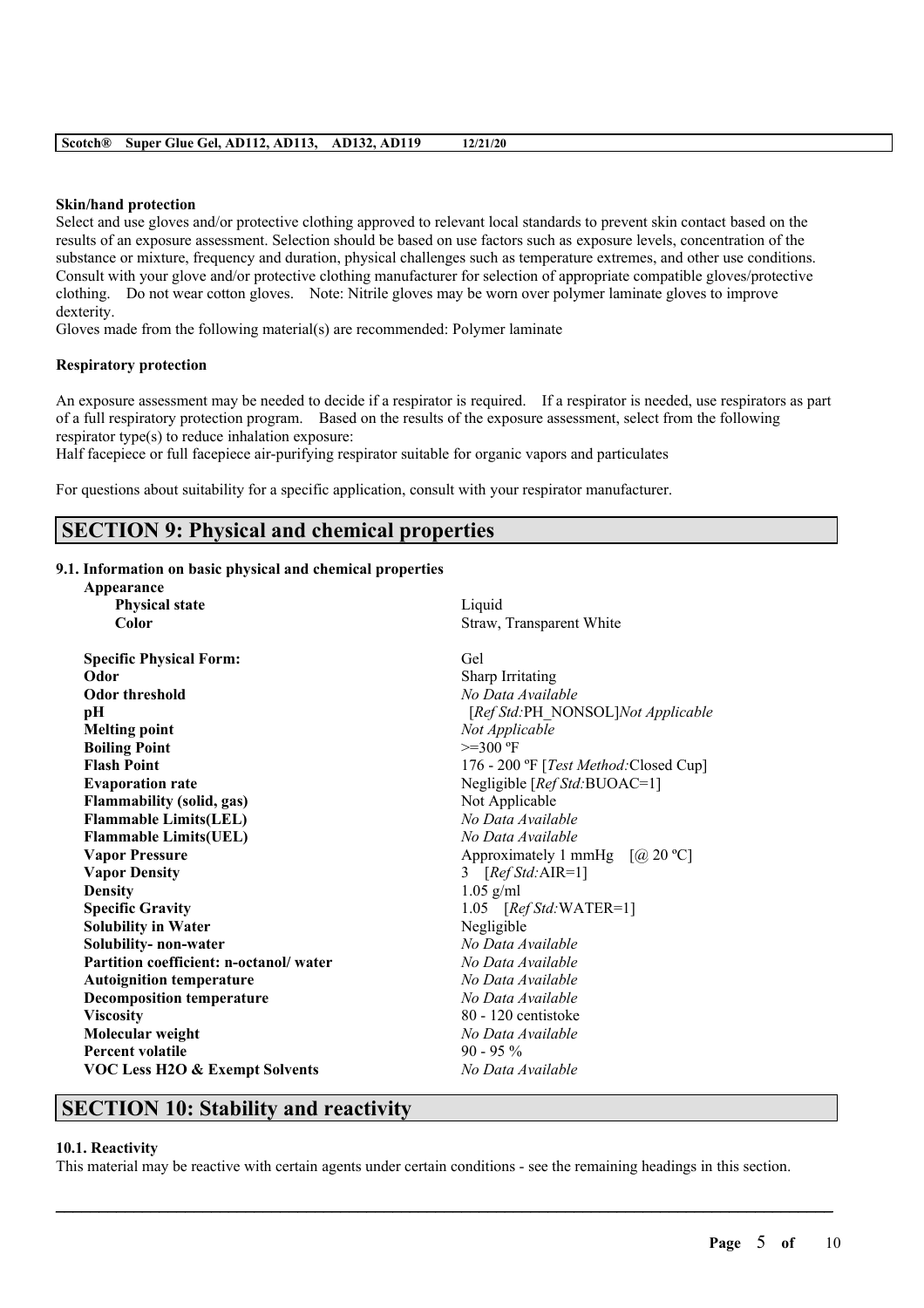**10.2. Chemical stability** Stable.

**10.3. Possibility of hazardous reactions** Hazardous polymerization will not occur.

**10.4. Conditions to avoid** Sparks and/or flames

**10.5. Incompatible materials** Water

Alcohols Amines Alkali and alkaline earth metals

## **10.6. Hazardous decomposition products**

**Substance Condition** None known.

Refer to section 5.2 for hazardous decomposition products during combustion.

# **SECTION 11: Toxicological information**

The information below may not be consistent with the material classification in Section 2 if specific ingredient **classifications are mandated by a competent authority. In addition, toxicological data on ingredients may not be** reflected in the material classification and/or the signs and symptoms of exposure, because an ingredient may be present below the threshold for labeling, an ingredient may not be available for exposure, or the data may not be **relevant to the material as a whole.**

**11.1. Information on Toxicological effects**

**Signs and Symptoms of Exposure**

## Based on test data and/or information on the components, this material may produce the following health effects:

#### **Inhalation:**

Respiratory Tract Irritation: Signs/symptoms may include cough, sneezing, nasal discharge, headache, hoarseness, and nose and throat pain.

#### **Skin Contact:**

Bonds skin rapidly.

Mild Skin Irritation: Signs/symptoms may include localized redness, swelling, itching, and dryness. Contact through clothing may cause thermal burns.

#### **Eye Contact:**

Bonds eyelids rapidly.

Severe Eye Irritation: Signs/symptoms may include significant redness, swelling, pain, tearing, cloudy appearance of the cornea, and impaired vision.

#### **Ingestion:**

Gastrointestinal Irritation: Signs/symptoms may include abdominal pain, stomach upset, nausea, vomiting and diarrhea.

 $\mathcal{L}_\mathcal{L} = \mathcal{L}_\mathcal{L} = \mathcal{L}_\mathcal{L} = \mathcal{L}_\mathcal{L} = \mathcal{L}_\mathcal{L} = \mathcal{L}_\mathcal{L} = \mathcal{L}_\mathcal{L} = \mathcal{L}_\mathcal{L} = \mathcal{L}_\mathcal{L} = \mathcal{L}_\mathcal{L} = \mathcal{L}_\mathcal{L} = \mathcal{L}_\mathcal{L} = \mathcal{L}_\mathcal{L} = \mathcal{L}_\mathcal{L} = \mathcal{L}_\mathcal{L} = \mathcal{L}_\mathcal{L} = \mathcal{L}_\mathcal{L}$ 

## **Toxicological Data**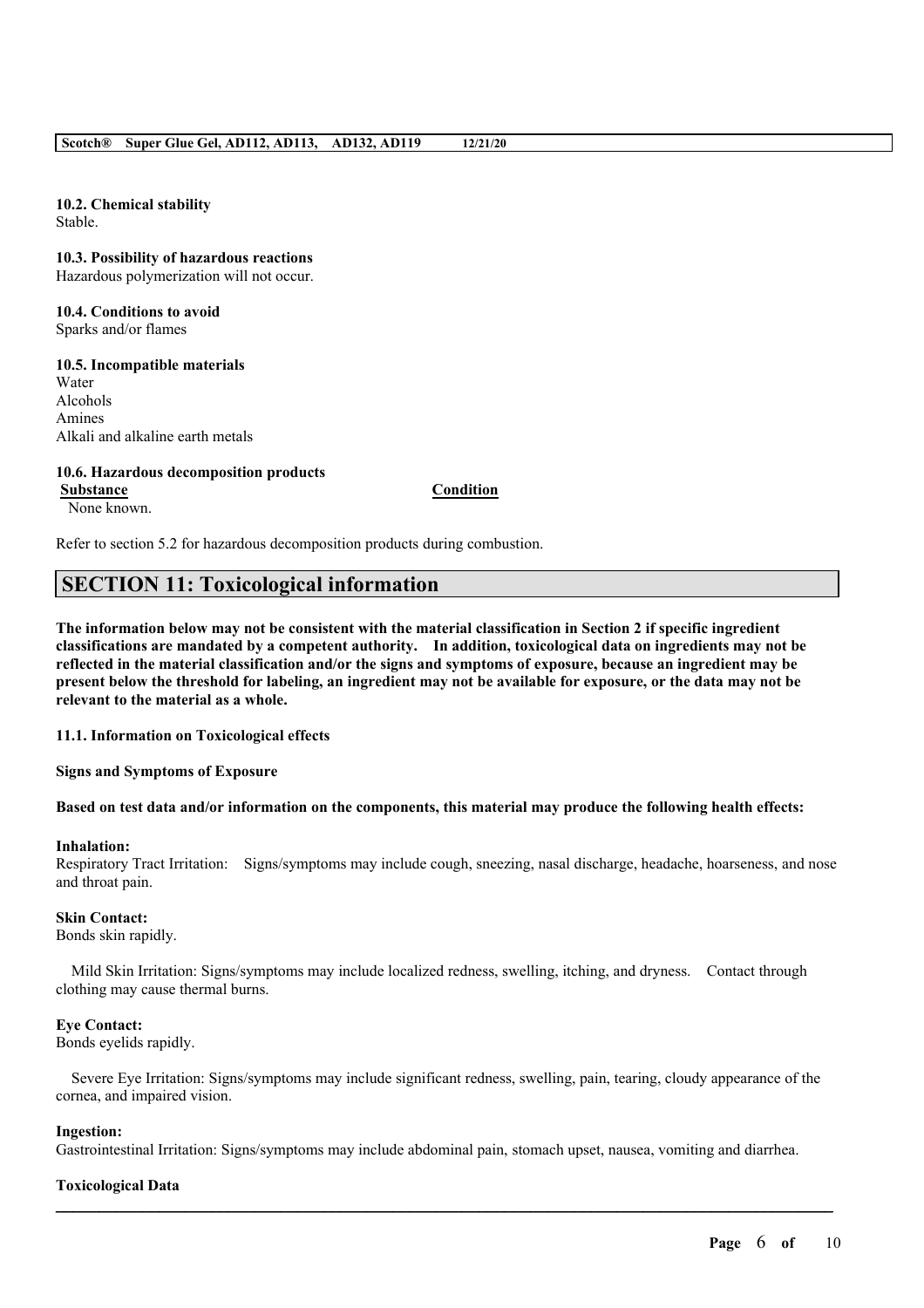If a component is disclosed in section 3 but does not appear in a table below, either no data are available for that endpoint or the data are not sufficient for classification.

### **Acute Toxicity**

| <b>Name</b>               | Route       | <b>Species</b> | Value                                             |
|---------------------------|-------------|----------------|---------------------------------------------------|
| Overall product           | Ingestion   |                | No data available; calculated $ATE > 5,000$ mg/kg |
| ETHYL CYANOACRYLATE       | Dermal      | Rabbit         | $LD50 > 2,000$ mg/kg                              |
| ETHYL CYANOACRYLATE       | Ingestion   | Rat            | $LD50 > 5,000$ mg/kg                              |
| POLY(METHYL METHACRYLATE) | Dermal      |                | LD50 estimated to be $> 5,000$ mg/kg              |
| POLY(METHYL METHACRYLATE) | Ingestion   | Rat            | $LD50 > 5,000$ mg/kg                              |
| Non-Hazardous Ingredients | Dermal      | Rabbit         | $LD50 > 5,000$ mg/kg                              |
| Non-Hazardous Ingredients | Inhalation- | Rat            | $LC50 > 0.691$ mg/l                               |
|                           | Dust/Mist   |                |                                                   |
|                           | (4 hours)   |                |                                                   |
| Non-Hazardous Ingredients | Ingestion   | Rat            | $LD50 > 5,110$ mg/kg                              |

 $\overline{ATE}$  = acute toxicity estimate

## **Skin Corrosion/Irritation**

| Name                      | <b>Species</b> | Value                     |
|---------------------------|----------------|---------------------------|
|                           |                |                           |
| ETHYL CYANOACRYLATE       | Rabbit         | Mild irritant             |
| POLY(METHYL METHACRYLATE) | Rabbit         | No significant irritation |
| Non-Hazardous Ingredients | Rabbit         | No significant irritation |

## **Serious Eye Damage/Irritation**

| Name                      | <b>Species</b> | Value                     |
|---------------------------|----------------|---------------------------|
|                           |                |                           |
| ETHYL CYANOACRYLATE       | Rabbit         | Severe irritant           |
| POLY(METHYL METHACRYLATE) | Rabbit         | Mild irritant             |
| Non-Hazardous Ingredients | Rabbit         | No significant irritation |

## **Skin Sensitization**

| Name                      | <b>Species</b> | Value          |
|---------------------------|----------------|----------------|
| ETHYL CYANOACRYLATE       | Human          | Not classified |
| Non-Hazardous Ingredients | Human          | Not classified |
|                           | and            |                |
|                           | animal         |                |

#### **Respiratory Sensitization**

| Name                                         | <b>Species</b> | Value                    |
|----------------------------------------------|----------------|--------------------------|
| <b>CYANOACRYL</b><br>ATE<br>ETHYL<br>. H . A | Human          | $\sim$<br>Not classified |

### **Germ Cell Mutagenicity**

| Name                      | Route    | Value                          |
|---------------------------|----------|--------------------------------|
|                           |          |                                |
| ETHYL CYANOACRYLATE       | In Vitro | $\sim$ $\sim$<br>Not mutagenic |
| Non-Hazardous Ingredients | In Vitro | Not mutagenic                  |

## **Carcinogenicity**

| Name                         | Route               | Species | Value                                             |
|------------------------------|---------------------|---------|---------------------------------------------------|
| Non-Hazardous<br>Ingredients | Not                 | Mouse   | but the data are not<br>Some positive data exist. |
|                              | $\sim$<br>Specified |         | sufficient for<br>classification                  |

## **Reproductive Toxicity**

## **Reproductive and/or Developmental Effects**

| <b>Name</b>                       | Route     | $ -$<br>Value                                        | $\sim$<br><b>Species</b> | <b>CONTRACTOR</b><br><b>Result</b><br>`est | LXposure<br><b>Duration</b> |
|-----------------------------------|-----------|------------------------------------------------------|--------------------------|--------------------------------------------|-----------------------------|
| $Non-1$<br>-Hazardous Ingredients | Ingestion | Not<br>classified<br>temale<br>tor<br>e reproduction | Rat                      | 509<br>AEL.<br>NC                          | generation                  |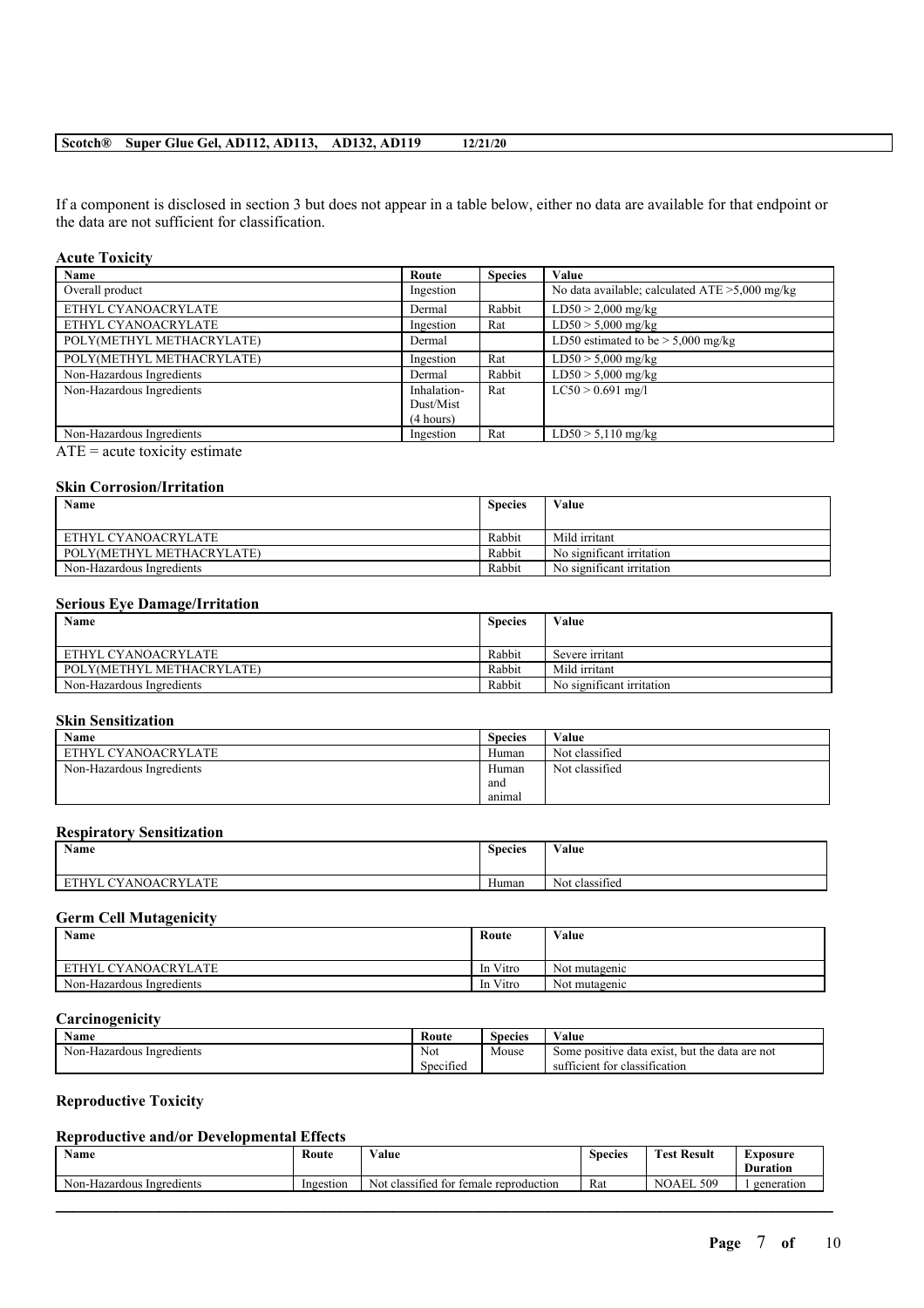|                           |           |                                      |     | mg/kg/day          |              |
|---------------------------|-----------|--------------------------------------|-----|--------------------|--------------|
| Non-Hazardous Ingredients | Ingestion | Not classified for male reproduction | Rat | NOAEL 497          | generation   |
|                           |           |                                      |     | mg/kg/day          |              |
| Non-Hazardous Ingredients | Ingestion | Not classified for development       | Rat | <b>NOAEL 1,350</b> | during       |
|                           |           |                                      |     | mg/kg/day          | organogenesi |
|                           |           |                                      |     |                    |              |

## **Target Organ(s)**

## **Specific Target Organ Toxicity - single exposure**

| <b>Name</b>                          | Route      | Target Organ(s)        | Value                            | Species | <b>Test Result</b>            | Exposure<br><b>Duration</b> |
|--------------------------------------|------------|------------------------|----------------------------------|---------|-------------------------------|-----------------------------|
| <b>ETHYL</b><br><b>CYANOACRYLATE</b> | Inhalation | respiratory irritation | May cause respiratory irritation | Human   | <b>NOAEL Not</b><br>available | occupational<br>exposure    |

#### **Specific Target Organ Toxicity - repeated exposure**

|                                            |                                                    |                |       |                               | <b>Duration</b>          |
|--------------------------------------------|----------------------------------------------------|----------------|-------|-------------------------------|--------------------------|
| Inhalation<br>Non-Hazardous<br>Ingredients | respiratory system<br>$\cdots$<br><b>SILICOSIS</b> | Not classified | Human | <b>NOAEL Not</b><br>available | occupational<br>exposure |

#### **Aspiration Hazard**

For the component/components, either no data are currently available or the data are not sufficient for classification.

Please contact the address or phone number listed on the first page of the SDS for additional toxicological information **on this material and/or its components.**

# **SECTION 12: Ecological information**

## **Ecotoxicological information**

Please contact the address or phone number listed on the first page of the SDS for additional ecotoxicological information on this material and/or its components.

## **Chemical fate information**

Please contact the address or phone number listed on the first page of the SDS for additional chemical fate information on this material and/or its components.

# **SECTION 13: Disposal considerations**

## **13.1. Disposal methods**

Dispose of contents/ container in accordance with the local/regional/national/international regulations.

Dispose of completely cured (or polymerized) material in a permitted industrial waste facility. As a disposal alternative, incinerate uncured product in a permitted waste incineration facility. Proper destruction may require the use of additional fuel during incineration processes. Empty drums/barrels/containers used for transporting and handling hazardous chemicals (chemical substances/mixtures/preparations classified as Hazardous as per applicable regulations) shall be considered, stored, treated & disposed of as hazardous wastes unless otherwise defined by applicable waste regulations. Consult with the respective regulating authorities to determine the available treatment and disposal facilities.

 $\mathcal{L}_\mathcal{L} = \mathcal{L}_\mathcal{L} = \mathcal{L}_\mathcal{L} = \mathcal{L}_\mathcal{L} = \mathcal{L}_\mathcal{L} = \mathcal{L}_\mathcal{L} = \mathcal{L}_\mathcal{L} = \mathcal{L}_\mathcal{L} = \mathcal{L}_\mathcal{L} = \mathcal{L}_\mathcal{L} = \mathcal{L}_\mathcal{L} = \mathcal{L}_\mathcal{L} = \mathcal{L}_\mathcal{L} = \mathcal{L}_\mathcal{L} = \mathcal{L}_\mathcal{L} = \mathcal{L}_\mathcal{L} = \mathcal{L}_\mathcal{L}$ 

## **EPA Hazardous Waste Number (RCRA):** Not regulated

# **SECTION 14: Transport Information**

For Transport Information, please visit http://3M.com/Transportinfo or call 1-800-364-3577 or 651-737-6501.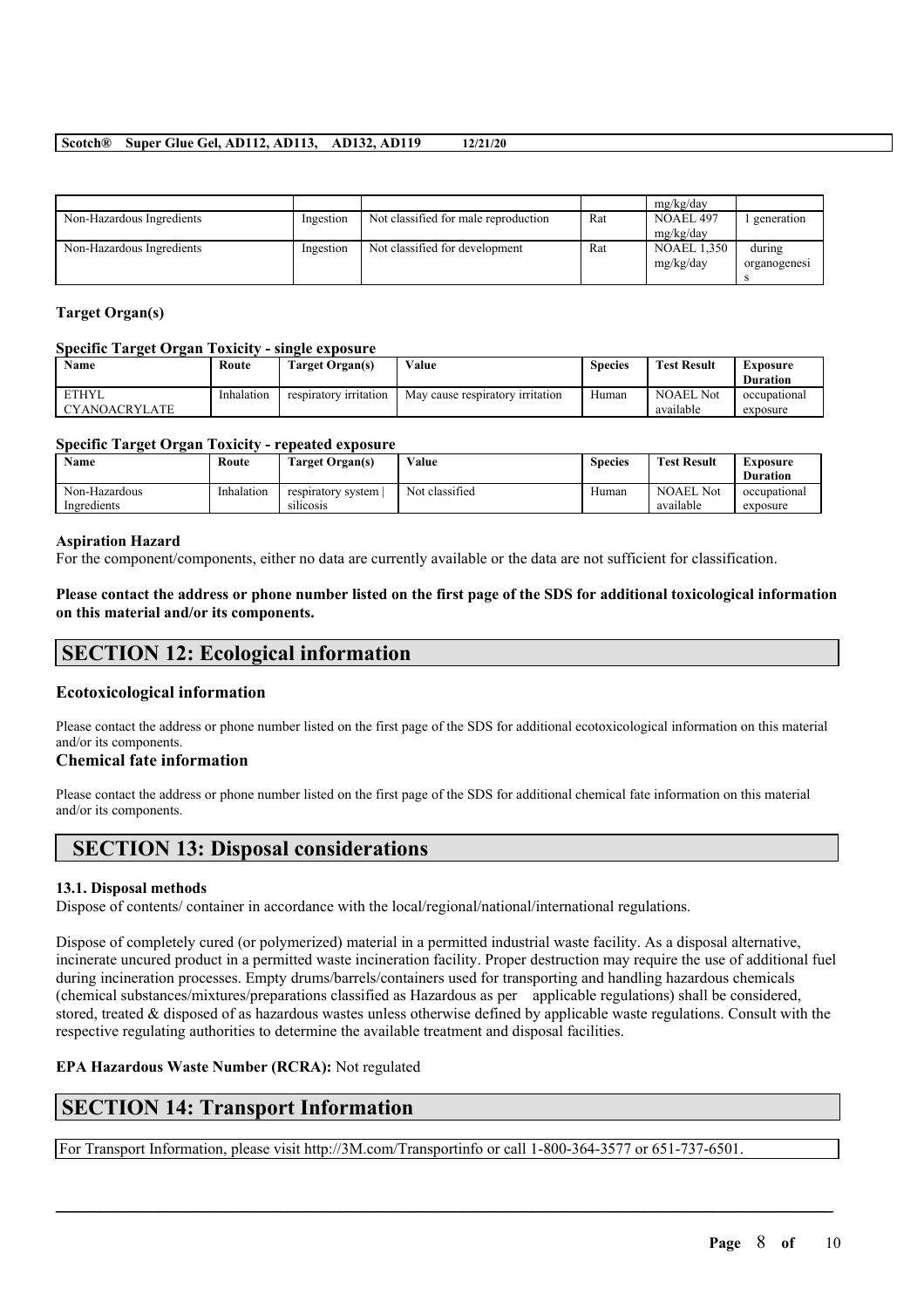# **SECTION 15: Regulatory information**

## **15.1. US Federal Regulations**

Contact 3M for more information.

#### **EPCRA 311/312 Hazard Classifications:**

#### **Physical Hazards**

Flammable (gases, aerosols, liquids, or solids)

#### **Health Hazards**

Serious eye damage or eye irritation

Specific target organ toxicity (single or repeated exposure)

## **15.2. State Regulations**

Contact 3M for more information.

## **15.3. Chemical Inventories**

The components of this product are in compliance with the chemical notification requirements of TSCA. All required components of this product are listed on the active portion of the TSCA Inventory.

Contact 3M for more information.

## **15.4. International Regulations**

Contact 3M for more information.

**This SDS has been prepared to meet the U.S. OSHA Hazard Communication Standard, 29 CFR 1910.1200.**

# **SECTION 16: Other information**

**NFPA Hazard Classification Health:** 2 **Flammability:** 2 **Instability:** 1 **Special Hazards:** None

National Fire Protection Association (NFPA) hazard ratings are designed for use by emergency response personnel to address the hazards that are presented by short-term, acute exposure to a material under conditions of fire, spill, or similar emergencies. Hazard ratings are primarily based on the inherent physical and toxic properties of the material but also include the toxic properties of combustion or decomposition products that are known to be generated in significant quantities.

**HMIS Hazard Classification Health:** 2 **Flammability:** 2 **Physical Hazard:** 1 **Personal Protection:** X - See PPE section.

Hazardous Material Identification System (HMIS® IV) hazard ratings are designed to inform employees of chemical hazards in the workplace. These ratings are based on the inherent properties of the material under expected conditions of normal use and are not intended for use in emergency situations. HMIS® IV ratings are to be used with a fully implemented HMIS® IV program. HMIS® is a registered mark of the American Coatings Association (ACA).

| <b>Document Group:</b> | 27-9814-8 | <b>Version Number:</b>  | 5.01     |
|------------------------|-----------|-------------------------|----------|
| <b>Issue Date:</b>     | 12/21/20  | <b>Supercedes Date:</b> | 05/22/18 |

DISCLAIMER: The information in this Safety Data Sheet (SDS) is believed to be correct as of the date issued. 3M MAKES NO WARRANTIES, EXPRESSED OR IMPLIED, INCLUDING, BUT NOT LIMITED TO, ANY IMPLIED WARRANTY OF MERCHANTABILITY OR FITNESS FOR A PARTICULAR PURPOSE OR COURSE OF PERFORMANCE OR USAGE OF TRADE. User is responsible for determining whether the 3M product is fit for a particular purpose and suitable